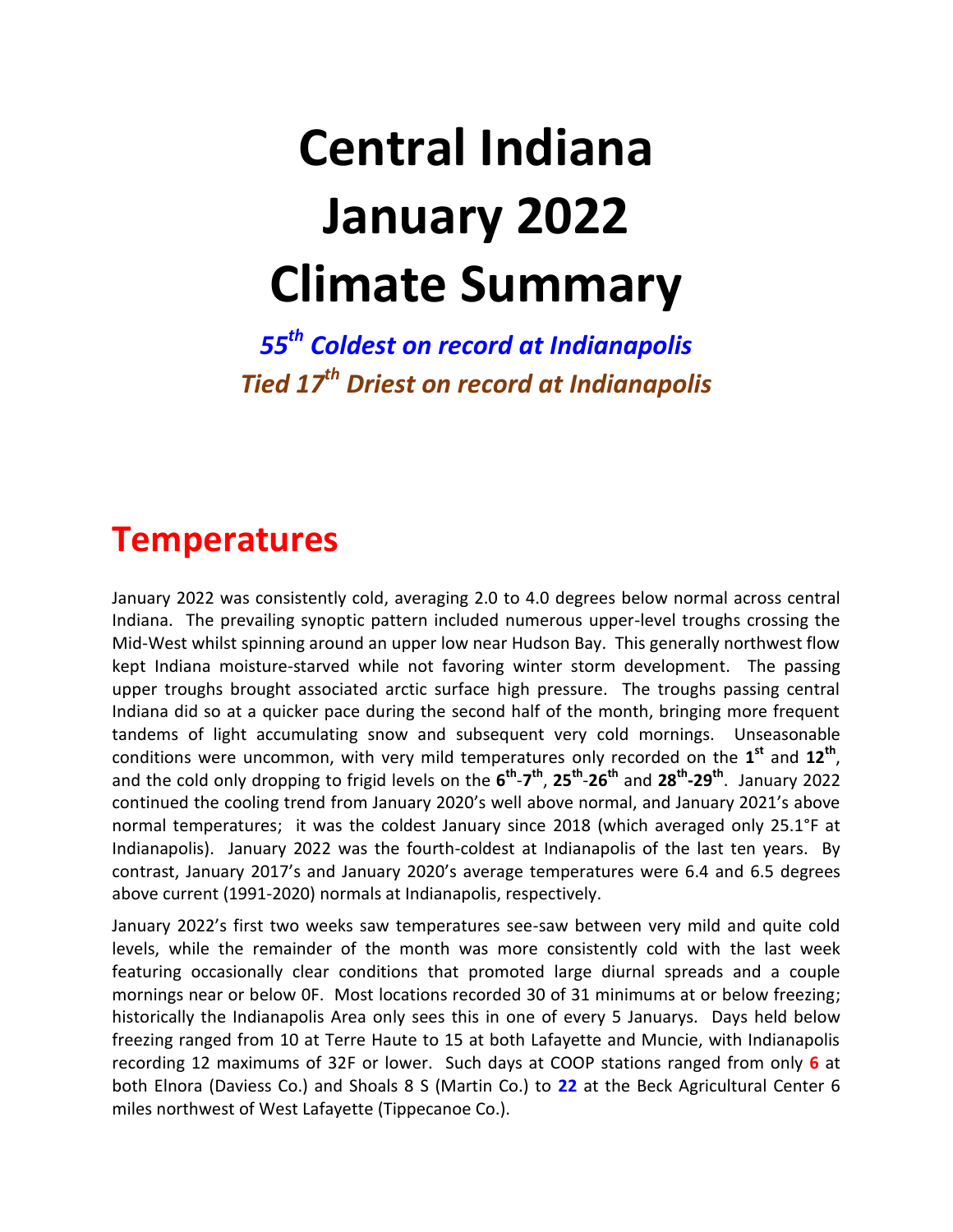The **1 st** was unseasonably warm for all but northwestern counties, if only due to the anomalously high early morning maximum temperatures that occurred just ahead of an approaching cold front. Bloomington hit 63F at 12:10 a.m. before Shelbyville peaked at **65F** at 1:45 a.m. The  $2^{nd}$  –  $5^{th}$  was seasonably cool, although all 1<sup>st</sup>-order airports were held below freezing on the 3<sup>rd</sup>; Indianapolis only reached 31F and the lowest observed maximum was 27F at several COOP stations, including the Davis Purdue Ag center 5 miles NNW of Farmland (Randolph Co.). An arctic blast then impacted the region from late on the  $5^{\text{th}} - 7^{\text{th}}$ , with Indianapolis' drop from 41F to 15F representing most other locations; the Columbus COOP site (Bartholomew Co.) saw the greatest reported change, (-) 29F. The **6 th**'s maximums only reached the upper teens, with 18F at Indianapolis, while the coldest daytime, **14F**, was recorded at both the Rockville (Parke Co.) and Tipton 5 SW (Tipton Co.) COOP sites. The **7 th** was the coldest morning since February 2021, with most spots north of Interstate 70 near OF; subzero readings included **-4F** in Rockville, -2F at Shakamak State Park (Sullivan Co.), and -1F at West Lafayette 6 NW. The 7<sup>th</sup>'s highs reached only the upper teens to near 20F over most locales; Indianapolis reached 19F, while Rockville was held to **13F**.

The **8 th** brought moderation amid broad warm advection, with most locations rising from the low- to mid-teens to near 40F; Bloomington reported the largest change, (+) 29F. Soon after, the next arctic air mass built into the United States, with readings dropping significantly from dawn on the **9 th** to dawn on the **10th** ; the greatest reported change was at Shakamak State Park, (-) 34F. Subsequent cold included the **10th**'s sub-freezing highs, which were as low as 25F at the Kokomo 3 WSW (Howard Co.) COOP site; and the **11th**'s morning lows that were near 10F, and as low as **3F** at Rockville. Temperatures rebounded once again on the **11th** as a warm frontal zone crossed the Mid-West, with most locations increasing 25-30 degrees, into the 30s by late evening. The **12th** -**13th** was rather mild amid generally light southwesterly breezes, with the **12th**'s morning lows in the 30-35F range for most locales, and afternoon maximums as high as 50F at Bloomington and Terre Haute, while Shoals 8 S reached **56F**. Seasonably chilly conditions were the rule during the **15th** -**18th** .

A rather consistent flow of arctic high pressure promoted below normal readings for the entire region on 9 of the month's final 14 days. The next arctic air mass infiltrated central Indiana on the **19th** -**20th** with West Lafayette 6 NW and Shakamak State Park both dropping from 45F to 8F for the largest change, (-) 38F. The 20<sup>th</sup>-22<sup>nd</sup> then featured morning lows generally in the low to mid teens, with lowest observations: **20th**, Rockville **3F**; **21st**, West Lafayette 6 NW 5F; **22nd** , North Vernon 2 ESE (Jennings Co.) 5F. Meanwhile high temperatures were held to the mid 20s for most locations through the **21st**. The **23rd -24th** was seasonably chilly.

On the **24th** -**25th**, the next arctic blast had a generally less extreme temperature drop, but Shakamak State Park still saw a (-) 36F change. Some locations recorded their coldest morning of the month on the **26th** – generally the Indianapolis metro and points west and south, with readings dropping to generally -5F to 5F, and West Lafayette 6 NW reporting **-10F**. The Lafayette airport reported a wind chill of -17F, and Castleton 2 S remarked "wind chill at 800 am -13F; sunny skies". Indianapolis dropped to OF for the first time since 2/7/2021; with the last sub-zero reading having occurred on 1/31/2019. The **29th** saw one last frigid morning, as arctic high pressure, now tracking well south of the region, brought most locations their coldest morning of the month. Morning lows of -5F to 5F were again common, with New Castle 3 SW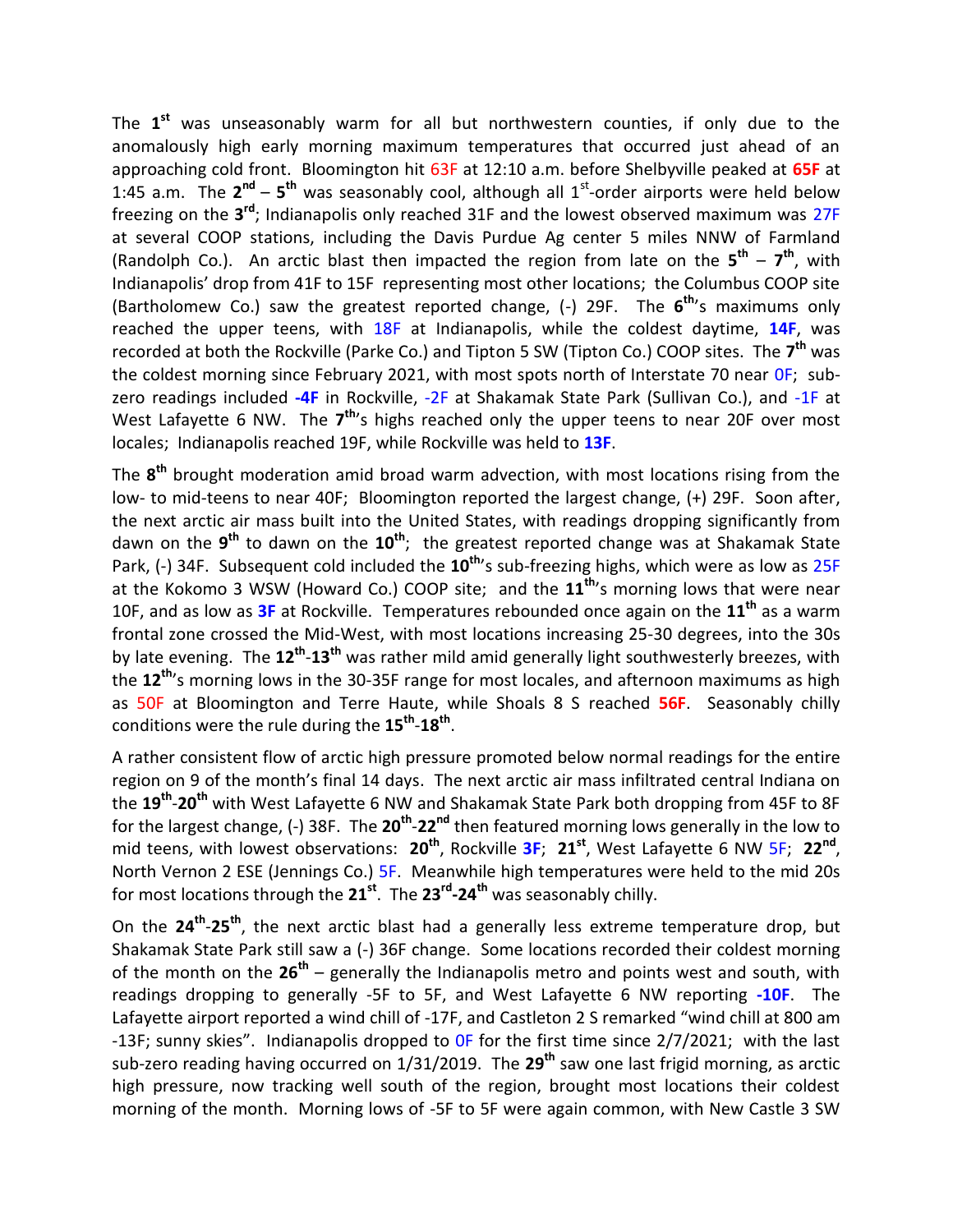(Henry Co.) dropping to **-10F** and Kokomo 3 WSW -8F. Then, plentiful sunshine and modest westerly winds advecting noticeably milder air from the Plains, brought readings back to near freezing, with some of the colder locales rebounding (+) 25-30F. The month ended with seasonably cold temperatures on both the **30th** and **31st** .

January 2022's below normal temperatures were in sharp contrast to the anomalous warmth during December 2021, as well as the mild readings from January 2021.

|                            | January 2022 | January 2022 | Highest               | Lowest                        |
|----------------------------|--------------|--------------|-----------------------|-------------------------------|
| <b>Site</b>                | Average Temp | Dep from Nml | Temperature           | Temperature                   |
| Indianapolis Int'l Airport | 25.5         | $-3.0$       | 61 on $1^{\text{st}}$ | 0 on $26^{\text{th}}$         |
| Lafayette                  | 22.9         | $-2.9$       | 50 on $1^{\text{st}}$ | -6 on $26^{\text{th}}$        |
| Muncie (**)                | 24.8         | $-3.8$       | 58 on $1^{\rm st}$    | $-2$ on $26^{th}$ , $29^{th}$ |
| <b>Terre Haute</b>         | 26.2         | $-2.5$       | 62 on $1^{\text{st}}$ | 1 on $26^{th}$                |
| Bloomington                | 26.7         | $-3.6$       | 63 on $1^{\text{st}}$ | -3 on $29^{\text{th}}$        |
| Shelbyville                | 27.5         | $-2.2$       | 65 on $1^{\text{st}}$ | -2 on $29^{\text{th}}$        |
| Indianapolis Eagle Creek   | 26.1         | $-2.7$       | 61 on $1^{\text{st}}$ | 1 on $26^{th}$                |

\*\* − Temperature data is missing for **Muncie**'s 1/12 max temp

At Indianapolis, January 2022's daily average temperatures were above normal on 10 days, below normal on 19 days, and at normal on 2 days. It was the **55 th coldest** January for the Indianapolis Area since weather records began in 1871, placing it in the 63<sup>rd</sup> percentile.

## **Precipitation**

Following the release of the new 30-year (1991-2020) climatological normals, January is now normally the third-driest month across most of central Indiana. Normally around 2.15-3.50" of precipitation falls across the region in January, which includes the typical north (drier) to south (wetter) gradient. However, January 2022's totals were well below these normal values, with only **1.13"** falling at Indianapolis International Airport, **36% of normal**. This was the driest January at Indianapolis since 2001's 0.74"; with all other 1<sup>st</sup>-order airports having their driest January since 2009 (Lafayette), 2010 (Muncie) or 2016 (rest).

2022 started as a rain event was spreading northward through central Indiana. Widespread light to moderate rain fell through most of the  $1<sup>st</sup>$ , which tapered off to scattered light showers of rain and wet snow overnight, before ending early on the 2<sup>nd</sup>. Two-day precipitation totals through early on the 2<sup>nd</sup> of 0.50-1.50" were common, with greatest observations along southern and eastern counties: from **1.72"** at Owensburg (Greene Co.) to **1.30"** at Farmland 5 NNW. While the totals south of Interstate 70 do include rain that fell late on 12/31/2021, 75%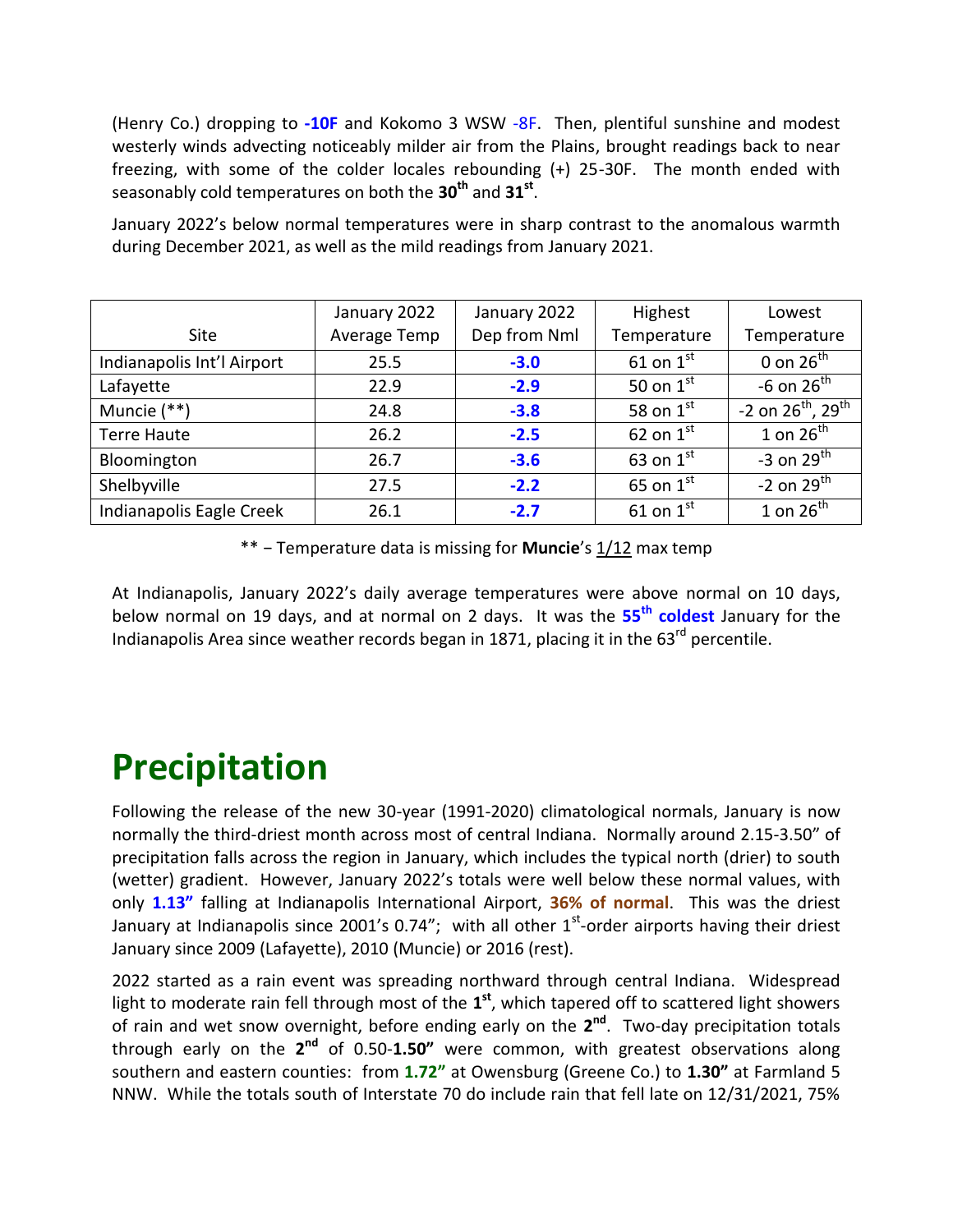or more of these totals occurred within January. The wet snow prior to dawn on the **2 nd** brought scattered light coatings, to mainly north-central and northeastern zones, with as much as 0.3" reported at both the Danville 3 SW (Hendricks Co.) COOP station and north of Anderson (Madison Co.).

As a significant snow event crossed Kentucky on the **5 th**, the system's northern periphery brought snow showers during the midday and afternoon hours to southern counties, with a few reports of a thin coating, led by 0.4" at Shoals 8 S. Scattered flurries then crossed northern and central zones that evening as arctic air infiltrated the region, with a couple 0.1" reports in southern Hamilton County. The  $8^{th}$  saw a brief ice-to-rain event, where low-level warming was initially delayed with southerly winds arriving from an upstream Kentucky snowpack. A brief period of afternoon or late day freezing rain occurred along and west of the Interstate 69 corridor, with the greatest impacts across Knox and Vigo Counties. All rain prevailed by late evening. Rainfall totals by early on the **9 th** epitomized the typical north-south precipitation gradient, ranging from around 0.15" in far northwestern counties to generally **1.00-1.30"** across south-central and southeastern zones, with **1.47"** south of Harrodsburg (Lawrence Co.) being the greatest report.

Following the rains of December 2021, **minor flooding** was prevalent on central Indiana's main stem rivers through at least the first week of January. Flooding ended on the Wabash River from Lafayette to Riverton on the  $5^{th}$  to  $8^{th}$ , respectively, concluding 8-10 days above flood stage. The East Fork of the White River flooded at Seymour from the **1 st** to very early on the **5 th** , and then at Rivervale from the 5<sup>th</sup> to late on the 6<sup>th</sup>. The White River flooded into the first week of 2022 in Greene and northern Knox/Daviess Counties, with duration in flood ranging from just under 3 days at Newberry to nearly 8 days at Edwardsport. Lower points on the White began flooding from late on the  $1^{st}$ ...and following the  $8^{th}$ - $9^{th}$ 's rainfall...remained in flood at Petersburg and Hazleton through the **12th** and **13th**, respectively. The Wabash at Mount Carmel, Illinois, just below the confluence of the White River, also reached minor flood stage from early on the 3<sup>rd</sup> through the 8<sup>th</sup>. Non-main stem river points, Youngs Creek at Amity (Franklin Co.) and the Mississinewa River at Ridgeville, also flooded from the **1 st** through the morning of the 2<sup>nd</sup>, although moderate flood stage was not reached at Ridgeville.

A slowly developing winter storm curled around the southern edges of the region from late on the **14th** through the **16th**. When first plunging southward, it brought snow showers early on the **15th**, with around 0.5" recorded across several counties west of Interstate 65, including the Lafayette, Terre Haute, Indianapolis and Bloomington areas; the greatest observation was 0.6" near Lake Lemon (Monroe County). Although the outer edge of the departing storm system's snowfall stayed just southeast of central Indiana on the  $16^{th}$ ...a weak wave crossing the Mid-West on the **17th** brought another round of pre-dawn snow showers to the southwest quadrant of the region; with reports as great as 1.0" in Knox and Daviess Counties.

The remainder of January 2022 found the flow of arctic short waves from the northwest bringing several periods of usually moisture-starved flurries and snow showers to mainly northern parts of the state. These light events did trend, however, towards greater and more expansive snowfall through the last two weeks of the month. The **19th** saw isolated flurries; before snow showers on the **20th** dropped a thin coating along the I-65 corridor to the north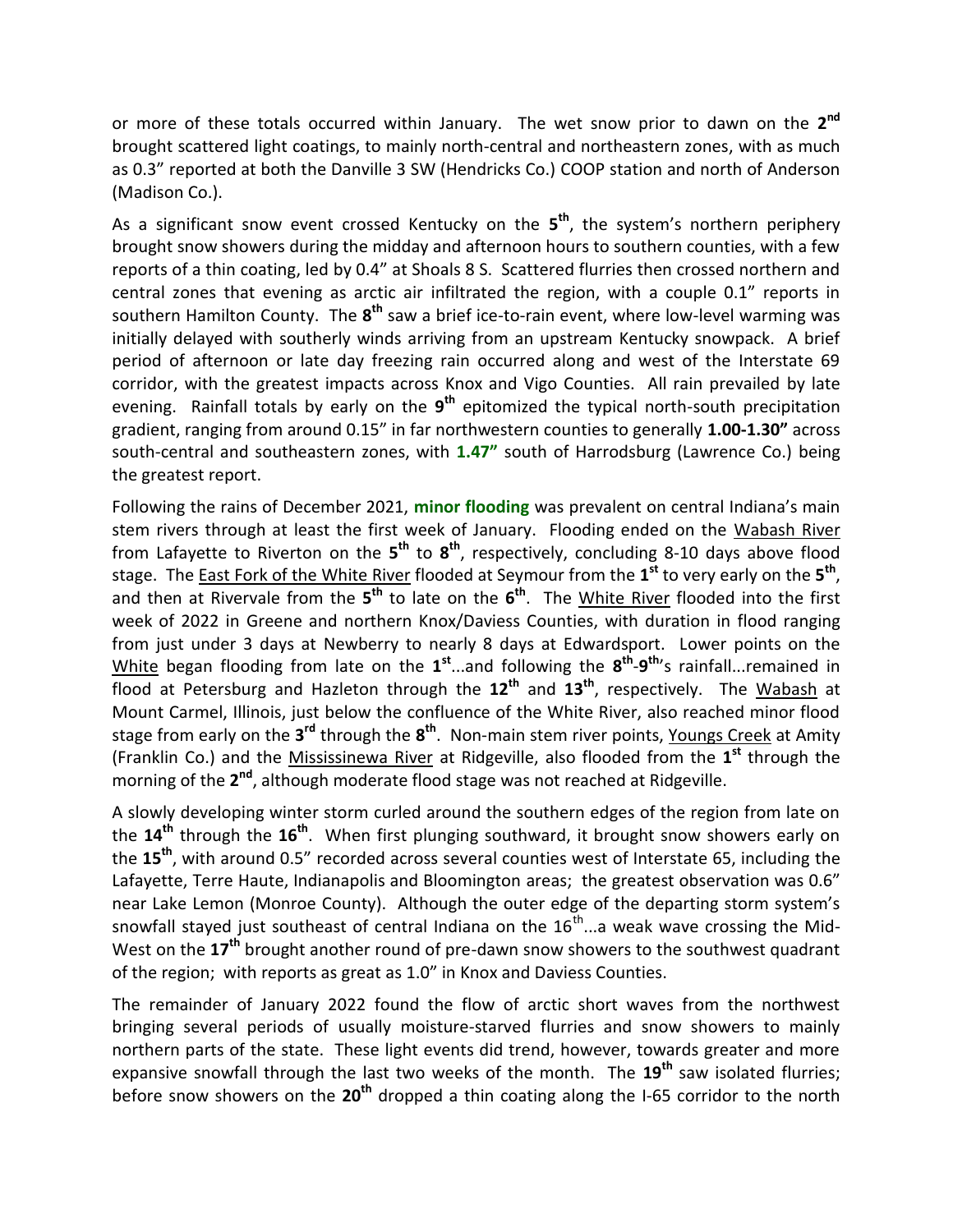and west of Indianapolis, with greatest observations including 0.7" at Klondike (Tippecanoe Co.) and 0.4" at Danville 3 SW. More organized snow showers then fell both early in the morning on the **23rd** ... and throughout the day on the **24th** , while including mixed precipitation types south of I-70. 2-day accumulations totaled 1.0-2.0" over north-central and northeast counties, with the greatest report, 2.5", near Kokomo, while 0.8" was recorded as far south as Rushville (Rush Co.). An additional coating of snow came to most locations between snow showers during the day on the **27th** ;and a rather steady light to moderate snow from pre-dawn to midday hours on Friday, the **28th** , where 2-day totals ranged from **2.8"** in Greenfield (Hancock Co.) and 2.7" in Carmel (Hamilton Co.) to even 1.7" near Mitchell (Lawrence Co.) and 1.1" at the Elnora COOP station (Daviess Co.).

As the month ended, two-thirds of the official winter season, and the majority of the snow season were completed; yet central Indiana's total snowfall was well below normal. Indianapolis had totaled 1.7", or only 11% of normal through January 31 $^{st}$ . This was the first total-to-date to fall short of 5.3" since 1987-88, and actually the third lowest to-date of all 138 years on record. At IND, measurable snow had only fallen on five days, and had yet to exceed 0.5" for any single day. This would place the 2021-2022 season into at least the 5<sup>th</sup>-latest recorded first 1.0" for the Indianapolis Area, or the 96 percentile. (The latest first-inch on record was March  $17<sup>th</sup>$  in 1973). While greater seasonal snowfall had been observed across other parts of the region -- about 5.0" near Lafayette and portions of Carroll and Anderson Counties, and even 4.7" in Carmel and 3.5" in Castleton (Marion Co.) – all of central Indiana was well below normal.

By the **29th** the upper Wabash River had some ice floes but was only frozen solid in places along its banks. Meanwhile the Tippecanoe River was ice free and Wildcat Creek was frozen over.

January 2022's below normal precipitation was in contrast to December 2021's ample rainfall, yet in accordance with the below normal pattern shown in most other Januarys since 2007. January 2022 also continued the more recent downward trend in January precipitation following the wet January 2020 and slightly below normal January 2021.

| Site                   | January 2022  | January 2022      | <b>Wettest Day</b> | Longest Dry                                          |
|------------------------|---------------|-------------------|--------------------|------------------------------------------------------|
|                        | Precipitation | Diff. from Normal |                    | Stretch                                              |
| Indianapolis Intl AP   | 1.13          | $-1.99$           | 0.43 on $1^{st}$   | 5 days, $10^{\text{th}} - 14^{\overline{\text{th}}}$ |
| Lafayette              | 0.46          | $-1.73$           | 0.28 on $1^{st}$   | 5 days, $10^{th}$ - $14^{th}$                        |
| Muncie                 | 0.97          | $-1.55$           | 0.62 on $1^{st}$   | 7 days, $13^{th} - 19^{th}$                          |
| <b>Terre Haute</b>     | 0.78          | $-1.82$           | 0.40 on $1^{st}$   | 5 days, $10^{\overline{th}} - 14^{\overline{th}}$    |
| Bloomington            | 2.22          | $-1.16$           | 1.22 on $1^{st}$   | 5 days, $10^{\overline{th}} - 14^{\overline{th}}$    |
| Shelbyville            | 1.85          | $-1.20$           | $0.89$ on $1^{st}$ | 5 days, $10^{\text{th}} - 14^{\overline{\text{th}}}$ |
| Indy - Eagle Creek (*) | 0.60INC       | M                 | 0.59 on $1^{st}$   | 6 days, $9^{\text{th}}$ -14 <sup>th</sup>            |

\* − Precipitation data is missing for **Indianapolis – Eagle Creek** during 1/15 – 1/31

January 2022 tied for the **17th driest** for the Indianapolis Area since weather records began in 1871, placing it in the 89<sup>th</sup> percentile.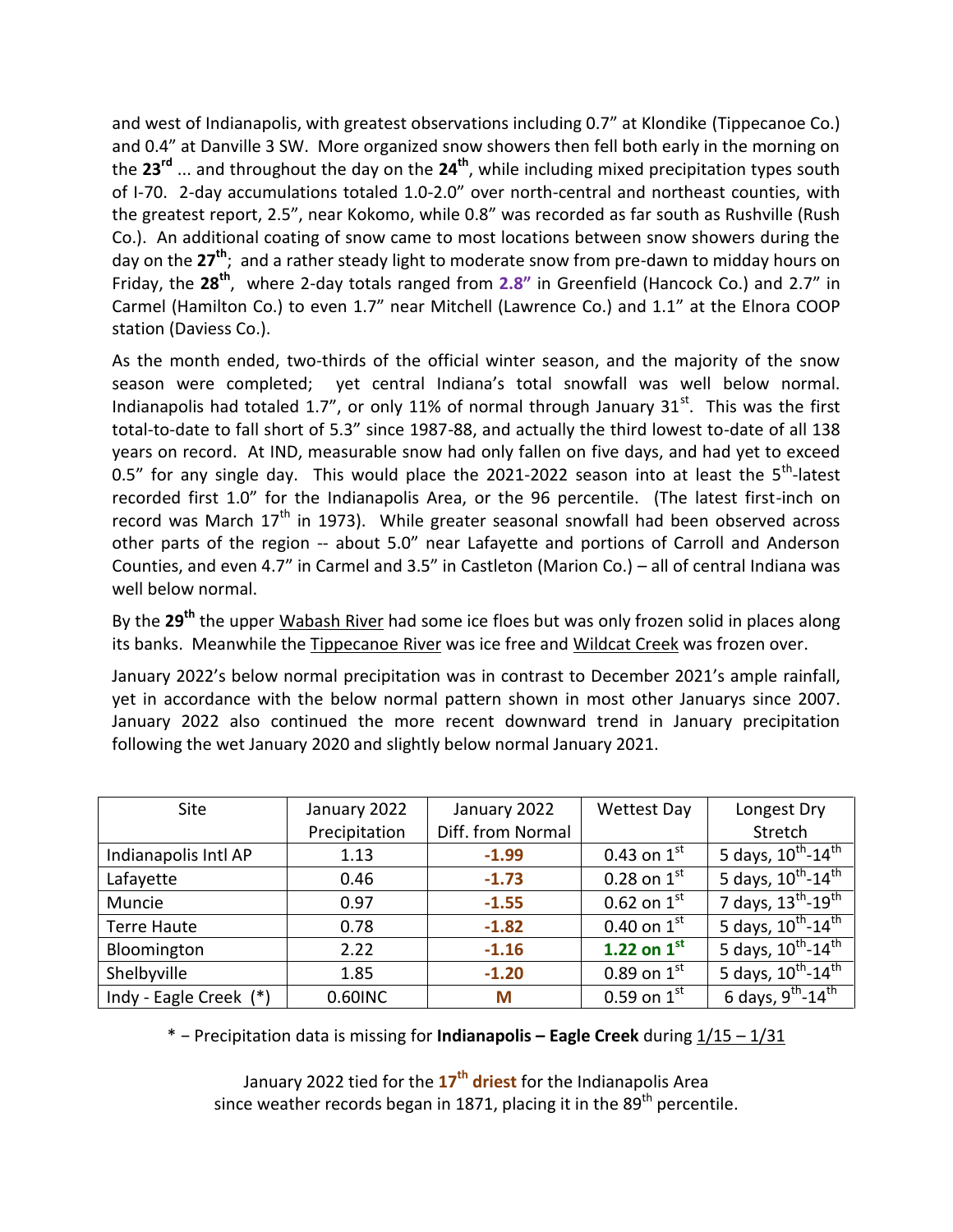

**January 2022 Total Liquid Precipitation, Through the Morning of 2/1/2022 As Reported By Central Indiana CoCoRaHS Observers**

For the period 700 AM EST 12/31/2021 -to- 700 AM EST 2/1/2022. Data is unofficial.

Rainfall totals were greatest (2.00-3.50") across most southern counties. Minimum values (0.50-1.00") were confined to several northwestern and north-central zones. Most locations were below normal.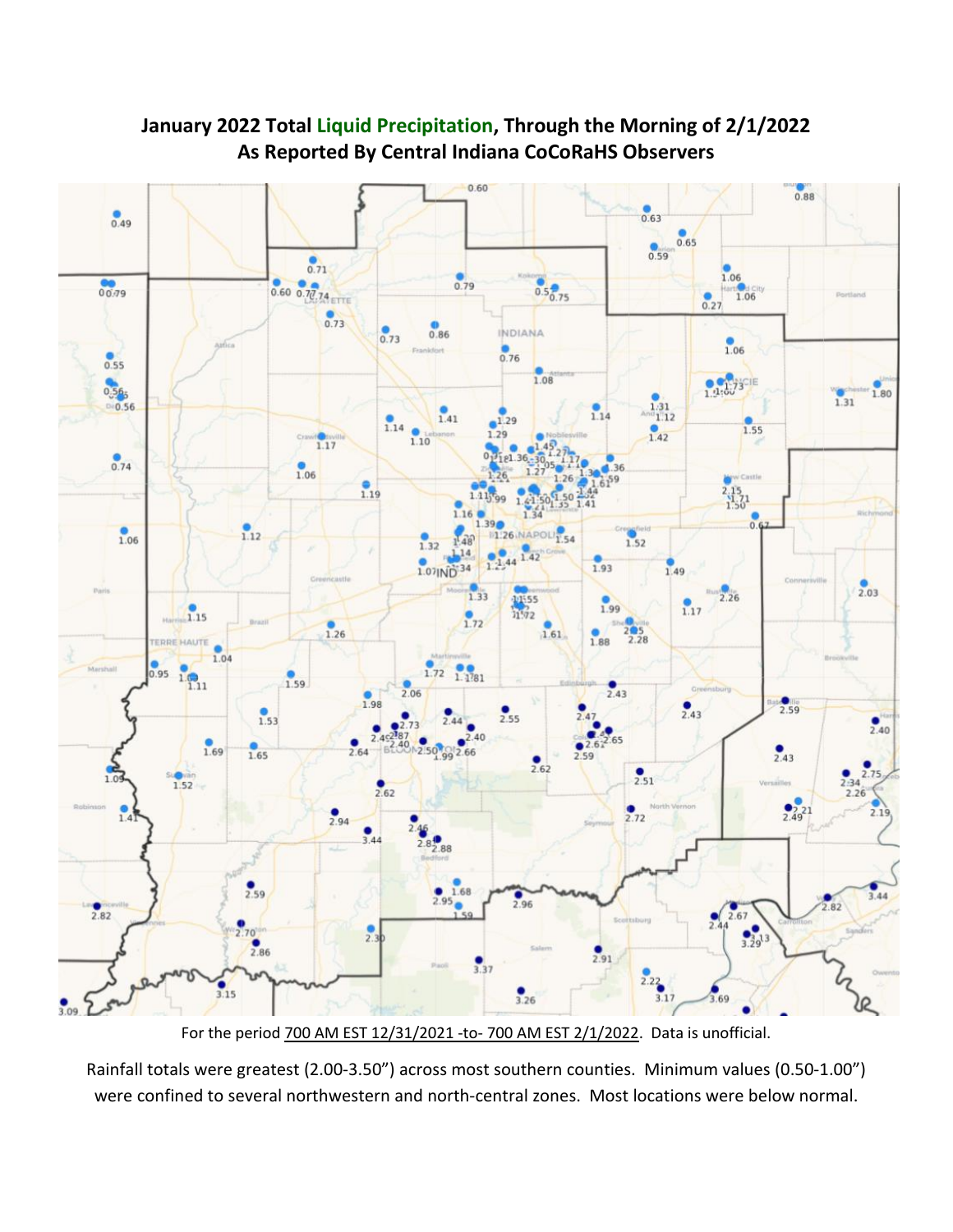

#### **January 2022 Total Snowfall, Through the Morning of 2/1/2022 As Reported By Central Indiana CoCoRaHS Observers**

For the period 700 AM EST 12/31/2021 -to- 700 AM EST 2/1/2022. Data is unofficial.

Snowfall totals were greatest (3.0-4.0") between both the Lafayette and Kokomo, and the Indianapolis and Muncie areas. Minimum values (< 0.5") were found south of Terre Haute and far southeastern counties. The entire region saw well below normal snowfall for the second consecutive month.